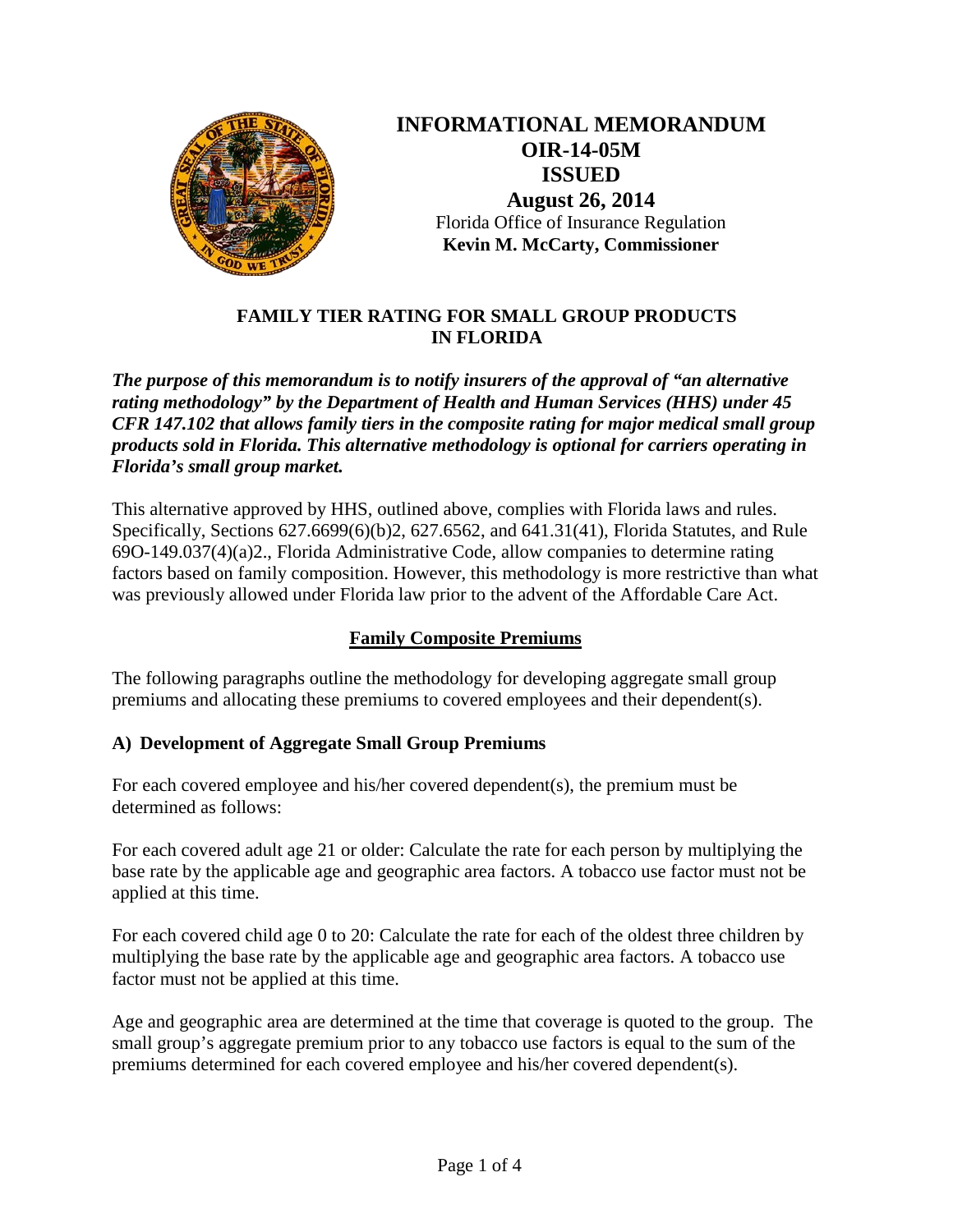#### **B) Allocation of Premium to Small Group Members**

Once the small group's aggregate premium has been calculated, it must be allocated to covered employees based on the tier factor applicable to each employee's family composition (e.g., employee only, employee + spouse, employee + children, and employee + family).

Florida will require standard tier definitions and factors for all carriers using a composite premium approach. The standard tier definitions and factors are as follows:

Employee only  $= 1.00$  $Employee + spouse = 2.00$ Employee + children (including all covered children up to age  $30^*$ ) = 1.85 Employee + family (including spouse and all covered children up to age  $30^*$ ) = 2.85

\*Under Florida law, some children can be covered in a family policy up to age 30 if certain criteria are met under Section 627.6562, Florida Statutes.

Note that all children under age 30 that meet state requirements (and age 26 per federal law if these are not met) are considered to meet the definition of "children" for employee + family and employee + children tiers.

The formula to determine the final premium for each employee is as follows:

#### **C) Final employee premium**

Final employee premium =  $[Group\,aggregation] / [Weighted\,employee\,count]$  x [Employee's tier factor]

For example, consider the following group of employees:

Employee A: Employee + spouse + 2 children = Employee + family Employee B: Employee + spouse Employee C: Employee + spouse + 3 children = Employee + family Employee D: Employee  $+4$  children = Employee  $+$  children Employee E: Employee only

Using the applicable tier factors and family composition of each employee, the tier-factor weighted employee count is calculated as follows:

Employee A: Employee + family =  $2.85$ Employee B: Employee + spouse  $= 2.00$ Employee C: Employee + family  $= 2.85$ Employee D: Employee + children  $= 1.85$ Employee E: Employee only  $= 1.00$ Weighted employee count =  $2 \times 2.85 + 1 \times 2.00 + 1 \times 1.85 + 1.00 = 10.55$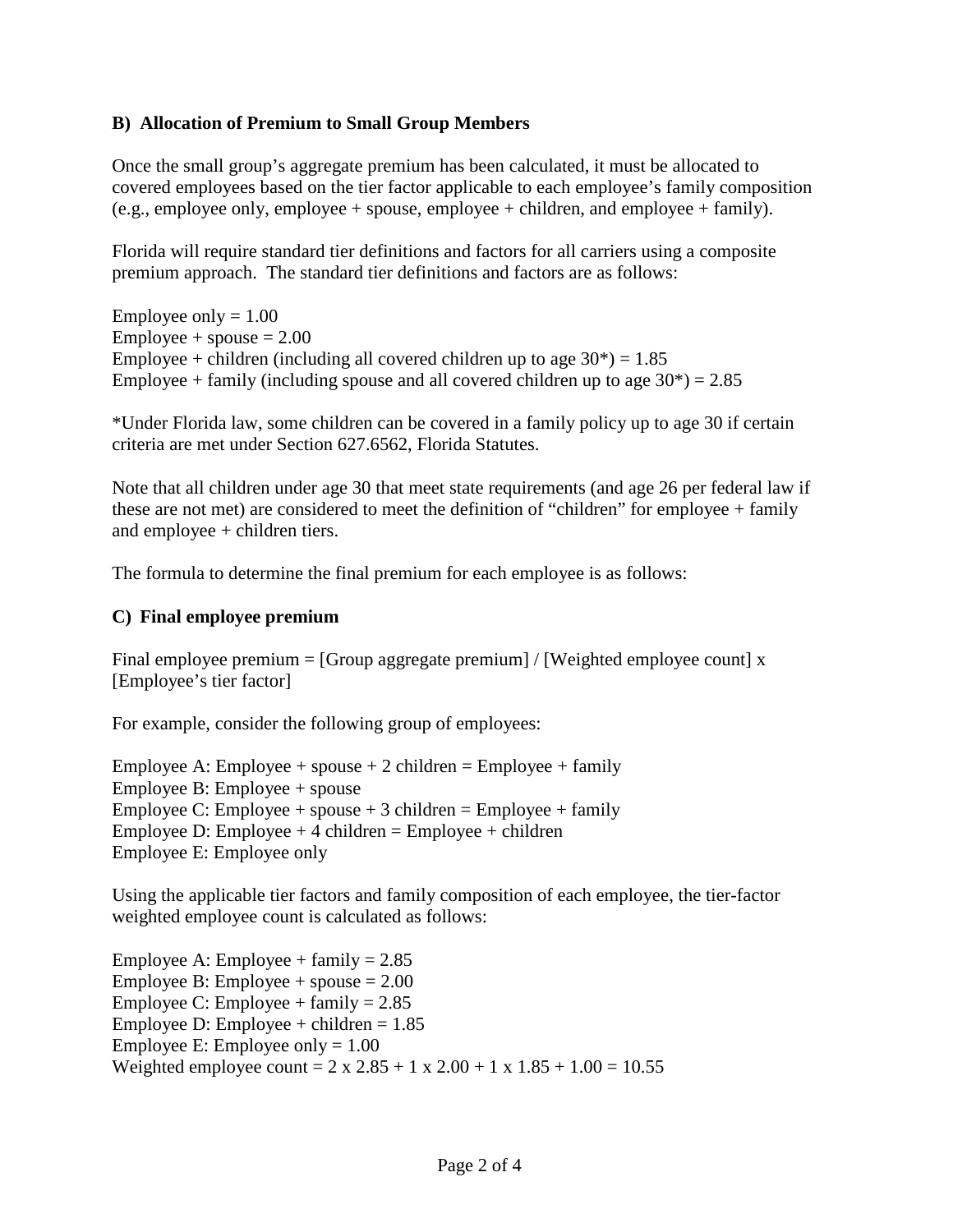To calculate the final monthly premium for each employee, the aggregate small group premium is divided by the weighted employee count and multiplied by each employee's applicable tier factor. Continuing with the example above, and assuming the total monthly premium for the group is \$5,275, each employee's monthly premium is calculated as follows:

| Employee A: \$5,275 / 10.55 x 2.85 | $= $1,425$ |
|------------------------------------|------------|
| Employee B: \$5,275 / 10.55 x 2.00 | $= $1,000$ |
| Employee C: \$5,275 / 10.55 x 2.85 | $= $1,425$ |
| Employee D: \$5,275 / 10.55 x 1.85 | $=$ \$925  |
| Employee E: \$5,275 / 10.55 x 1.00 | $=$ \$500  |
| Group total                        | $= $5,275$ |
|                                    |            |

# **D) Recalculation of Average Monthly Premiums**

Throughout a small group's policy period, employees may come and go and employees may qualify for special enrollment periods due to various life events. The methodology described above determines an employee's monthly premium based on a census of employees and their covered dependent(s) at the time the group's policy is issued. The average monthly premium for each of the tiers must remain in effect throughout the entire policy period and may not increase or decrease to reflect changes in the small group's census. The average monthly premium must be recalculated annually, based on the census at the time the policy is rated.

# **E) Application of Tobacco Use Factors**

The family composite premiums do not include a tobacco use factor. If a tobacco use factor is used, it must be applied to the specific individual, and is applied to the premium that individual contributed to the aggregate premium, (as calculated in section A). This additional premium is then added to the monthly premium for that individual based upon the tier allocation.

For example, assume the spouse of employee C had premium of \$600 contributing to the aggregate \$5,275, is a tobacco user, and the carrier has a tobacco use factor of 50%. The total premium for employee C and family would be \$1,425 plus \$300, (\$600 \* 50%), for a total of \$1,725. Application of any tobacco use factor is subject to all requirements of federal regulation.

# **Alternative to Family Composite Rating**

A carrier may choose not to provide family composite premiums, but instead use the methodology outline in 45 CFR 147.102. If a carrier does offer this family composite approach, it must make it available for all small employers in the market. According to federal rules, the only method available to a carrier that uses a family composite premium approach is the method described above. This is effective for policy years beginning on or after January 1, 2015.